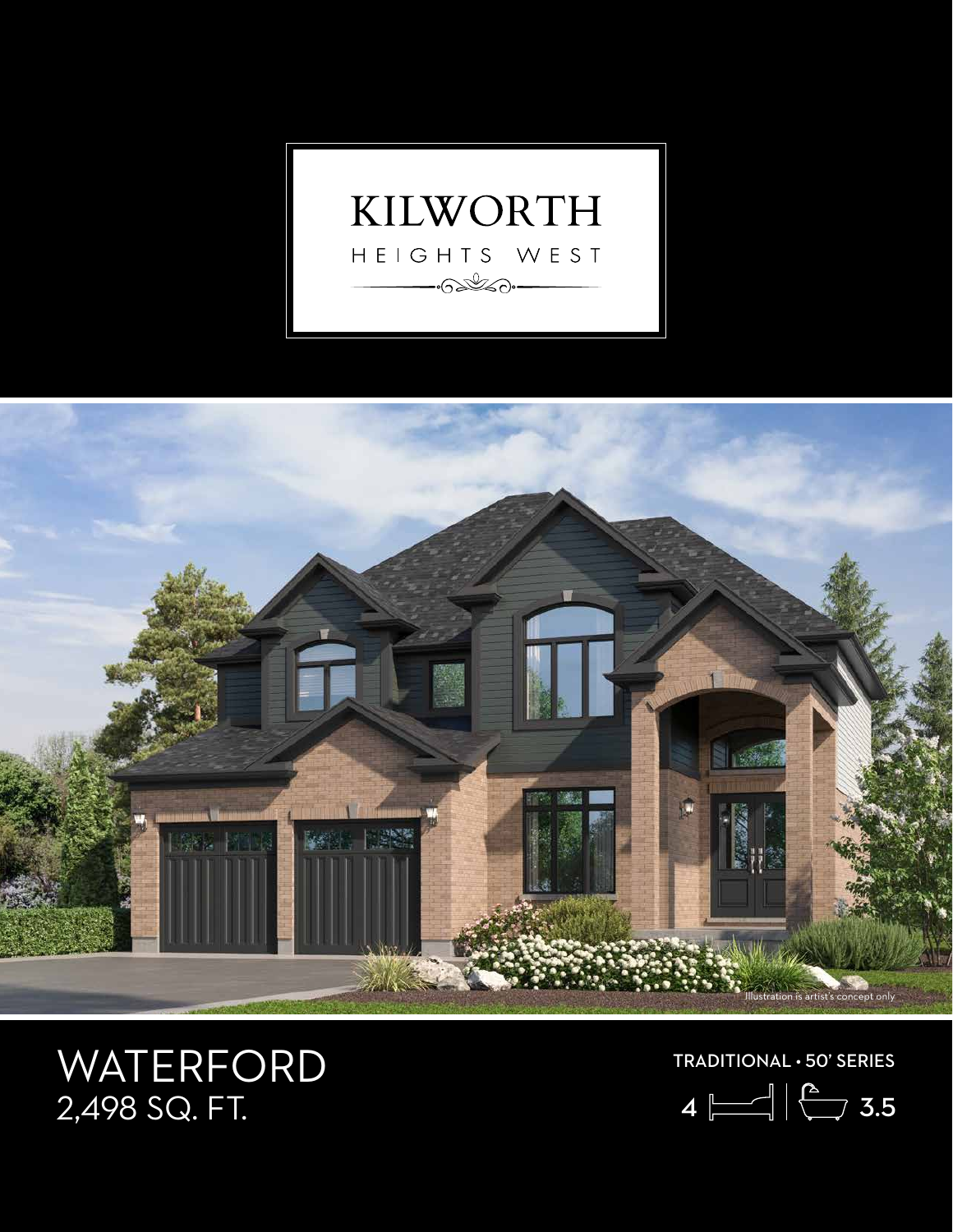

## WATERFORD 2,498 SQ. FT.

TRADITIONAL • 50' SERIES

 $4 \leftarrow$   $\left| \begin{matrix} 6 \\ 3.5 \end{matrix} \right|$ 



Prices, terms and conditions are subject to change without notice. Availability of options is determined by house design. Specifications, sizes and finishing details are approximate and subject to change without notice. Vendor reserves the right to substitute name brand features or finishes for equal or better quality and value. All items are as per Vendors' standard samples and specification. E. & O.E.



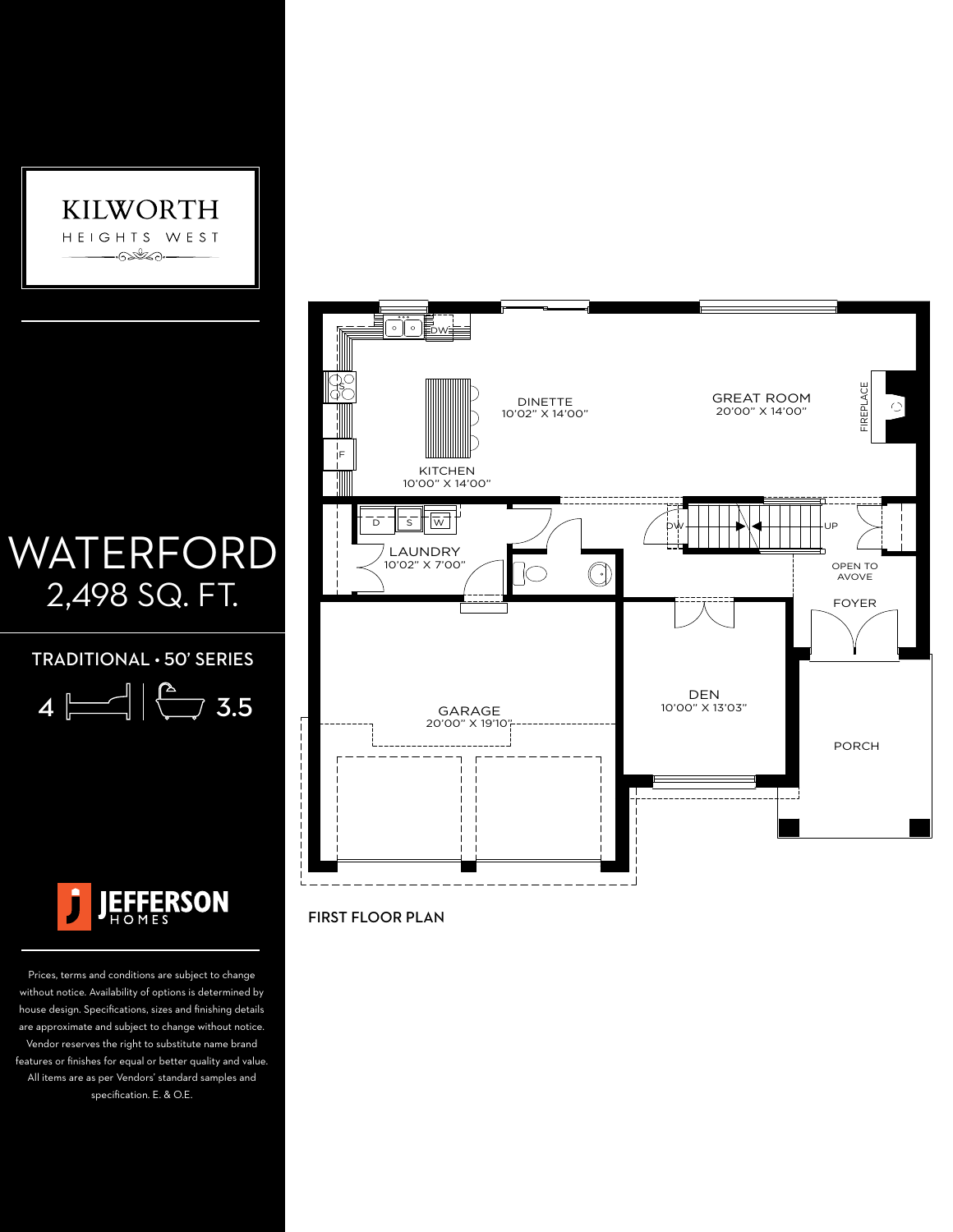

## WATERFORD 2,498 SQ. FT.

TRADITIONAL • 50' SERIES

| 4 | ▎ | ⋙ | × |
|---|---|---|---|
|---|---|---|---|



Prices, terms and conditions are subject to change without notice. Availability of options is determined by house design. Specifications, sizes and finishing details are approximate and subject to change without notice. Vendor reserves the right to substitute name brand features or finishes for equal or better quality and value. All items are as per Vendors' standard samples and specification. E. & O.E.



SECOND FLOOR PLAN (OPT. 1)